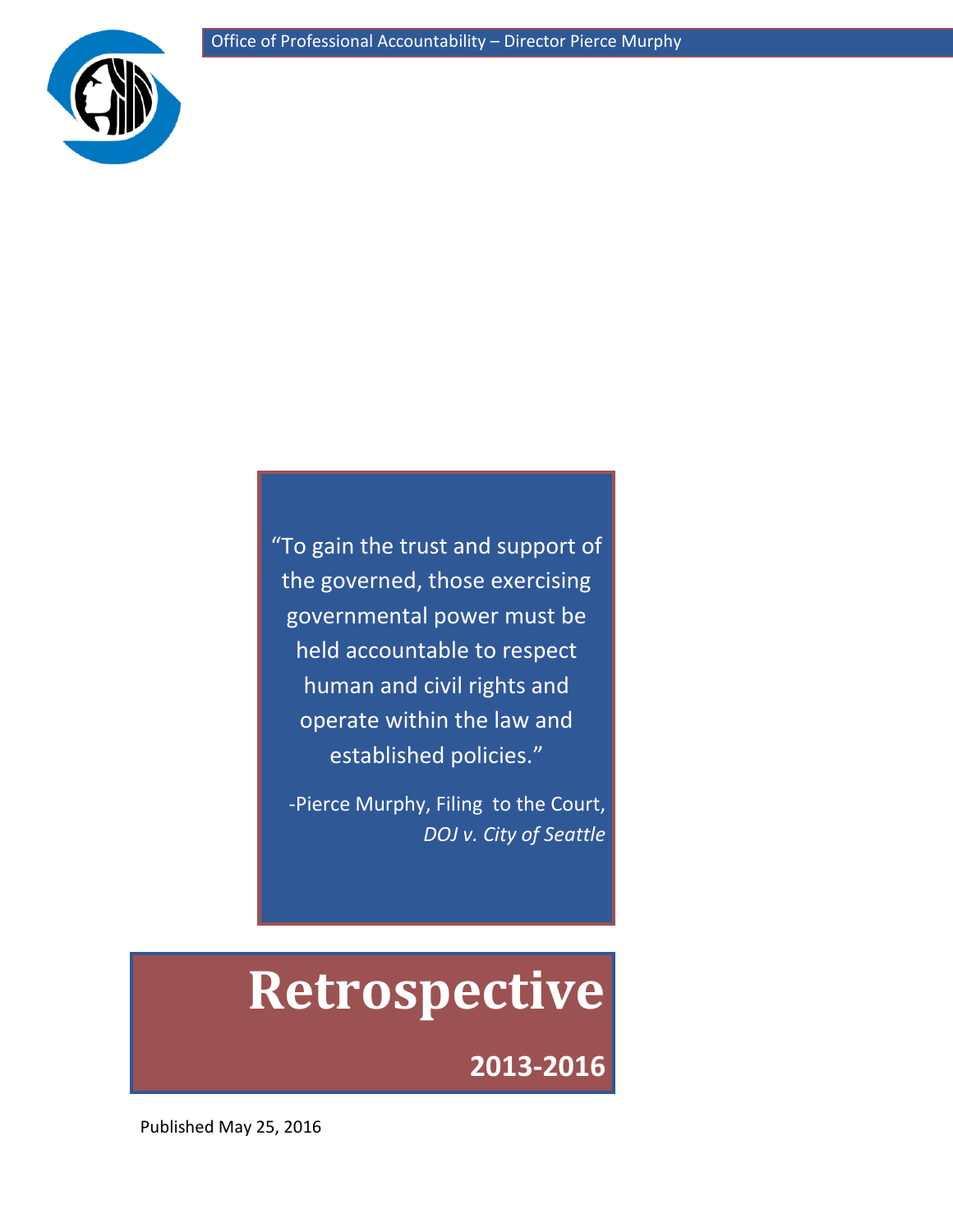THIS PAGE INTENTIONALLY LEFT BLANK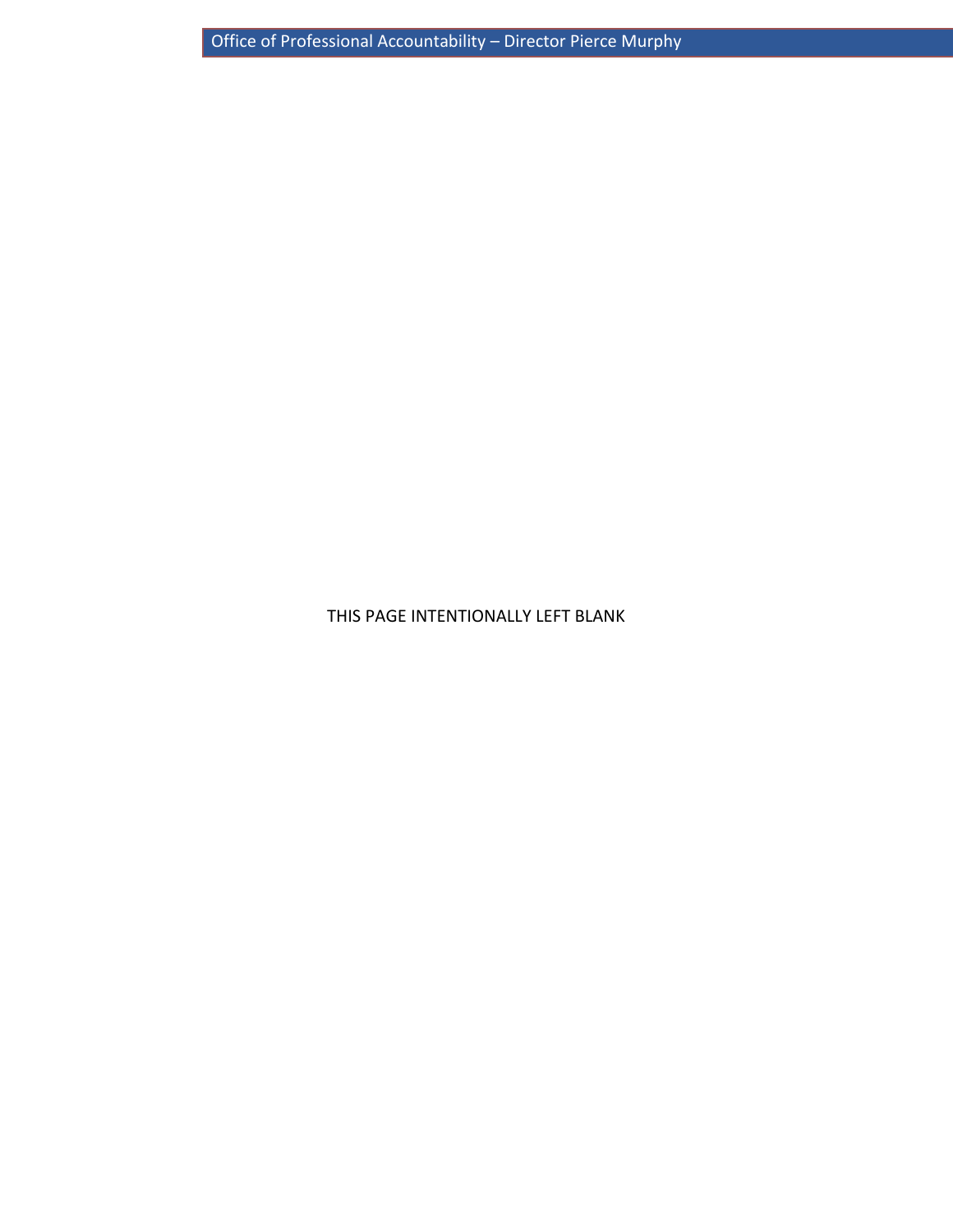## **Table of Contents**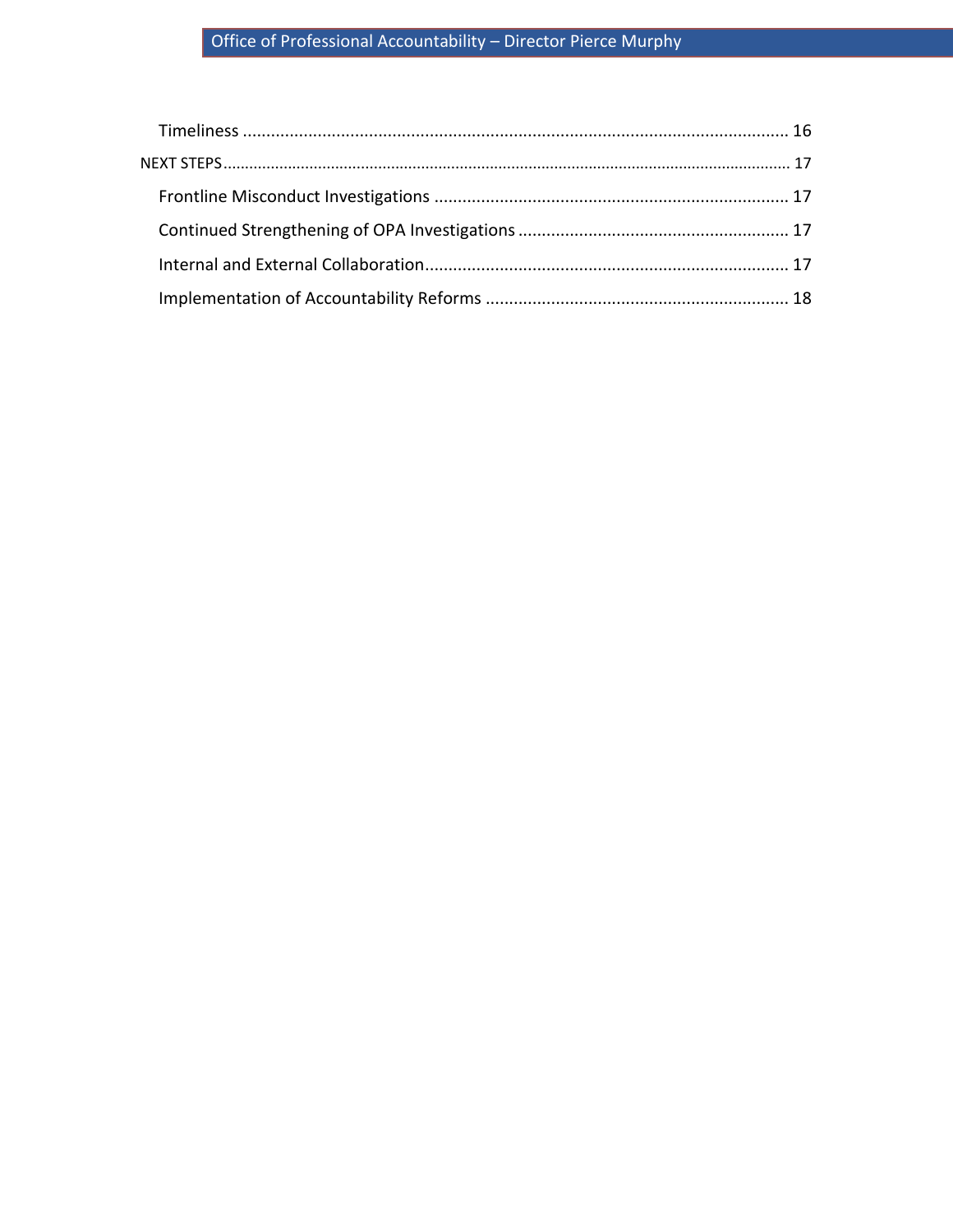## <span id="page-4-0"></span>**INITIAL ASSESSMENT**

At the beginning of my tenure as Director of the Office of Professional Accountability (OPA), I spent a considerable amount of time meeting with individuals and groups, both inside OPA and the Seattle Police Department (SPD) and outside throughout Seattle. I met with police officers, union leaders and members, police commanders, the OPA Auditor, the OPA Review Board, City Council members and their staffs, the Department of Justice (DOJ), the Seattle Police Monitor (the Monitor), the Community Police Commission (CPC), and countless groups and individuals in Seattle's diverse neighborhoods. My purpose was to listen and learn about the many challenges facing SPD and OPA. I wanted to know what insiders and outsiders expected of OPA and how police accountability needed to be strengthened and reformed in Seattle. During my first few months with OPA I dug into the minute details of how the work of OPA was actually getting done, along with the nuts and bolts of what happened once OPA finished its investigations and turned its work product over to SPD.

Following were my key observations from this initial assessment:

- Externally, OPA was widely viewed as irrelevant, at best, to the reform of SPD. In some parts of the community, OPA was viewed with hostility and seen as nothing more than a rubber stamp used by the police to justify misconduct under the guise of independent investigations. The vast majority of the public seemed unaware of the existence of OPA. In short, OPA's public credibility was extremely low.
- OPA also lacked credibility within SPD, although the situation was not as bad as with external constituencies. For the most part, OPA was seen as slow, enigmatic and too focused on minor things best left to the chain of command to handle.
- OPA operated and was viewed, both externally and internally, as an "internal affairs unit" led by a civilian. No one believed OPA had any real independence from the command structure of SPD. This stark lack of either functional or perceived independence was symbolized by the placement of the OPA Director's

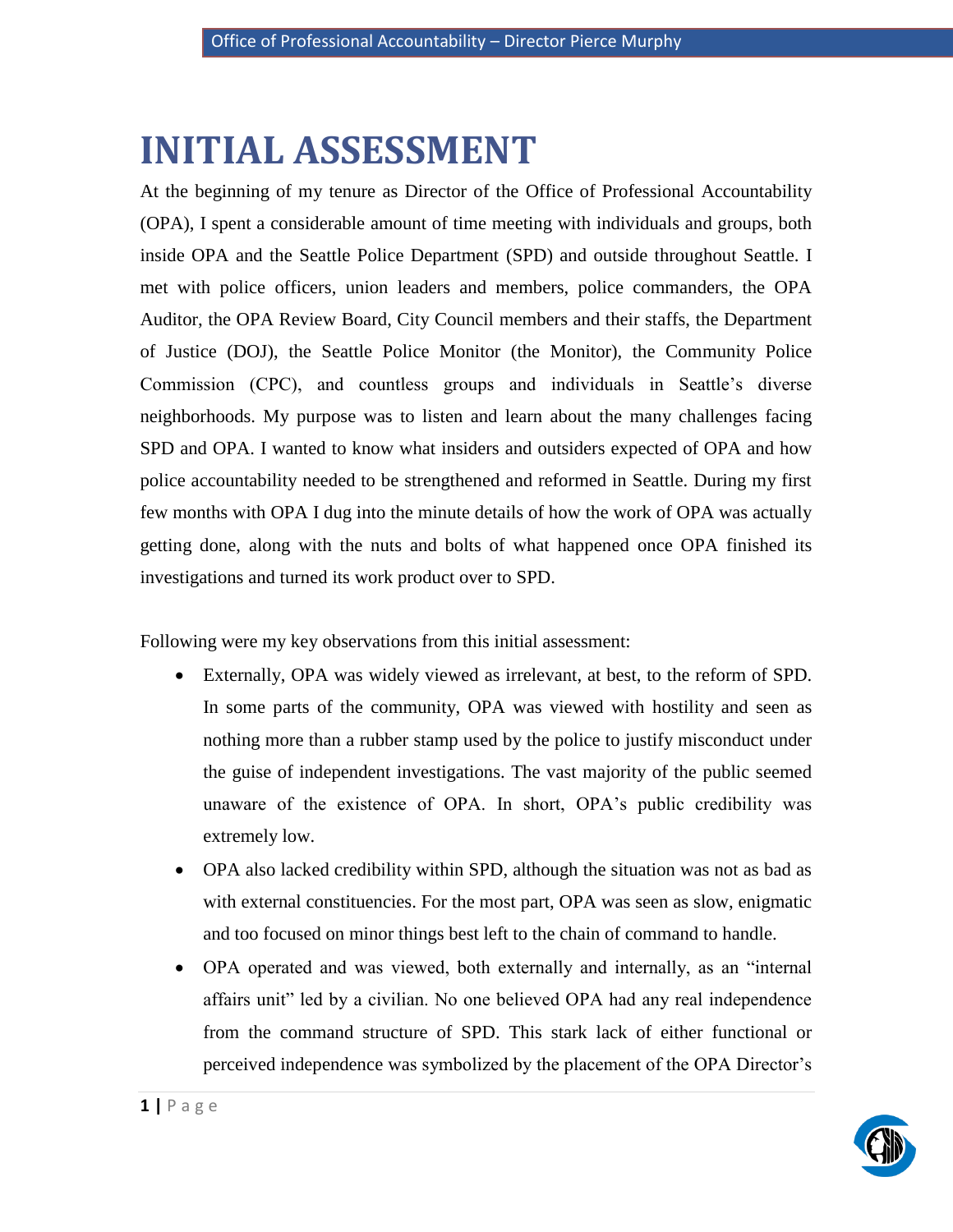office inside SPD's headquarters building on the same floor with the other assistant chiefs. In addition, the previous OPA Director regularly appeared alongside the Police Chief at press conferences and major media events, signaling to the organization and the public that the Director was there to back up the Chief.

- OPA's own media relations, community outreach and public web site were coordinated through SPD's Public Affairs Office. In many ways, OPA operated like any another unit within SPD. For example, correspondence from OPA went out to complainants on SPD letterhead with the signature of the OPA representative appearing above the name of the Police Chief. OPA business cards (even those handed out by the civilian Director) bore the watermark of the SPD badge.
- Leadership of OPA was not firmly in the hands of the OPA Director. The entire investigative arm of OPA (roughly 90% of its budget and personnel), was housed in a different building from the Director. It operated under the leadership of a SPD Captain with minimal direction or involvement by the Director. In fact, the OPA Auditor appeared to be providing more guidance and frequent direction to the OPA investigation unit than the Director.
- A strength of OPA was its investigative and administrative staff. Most of the six Detective Sergeants in the unit had been there for several years and possessed strong investigative skills and knowledge.
- Rather than making clear findings recommendations to SPD, the OPA Director had delegated to the OPA Captain the task of "proposing" findings to the SPD chain of command. In this way, the OPA Director participated in discussions about findings and discipline as a member of SPD's command staff, rather than an independent civilian voice with clear authority to make his or her own independent recommendations for findings and discipline to the Chief of Police.
- OPA received very few internal referrals of potential misconduct from SPD. In this regard, OPA assumed a "passive" role, waiting for someone within SPD to decide whether or not evidence of misconduct should be brought to the attention of OPA.

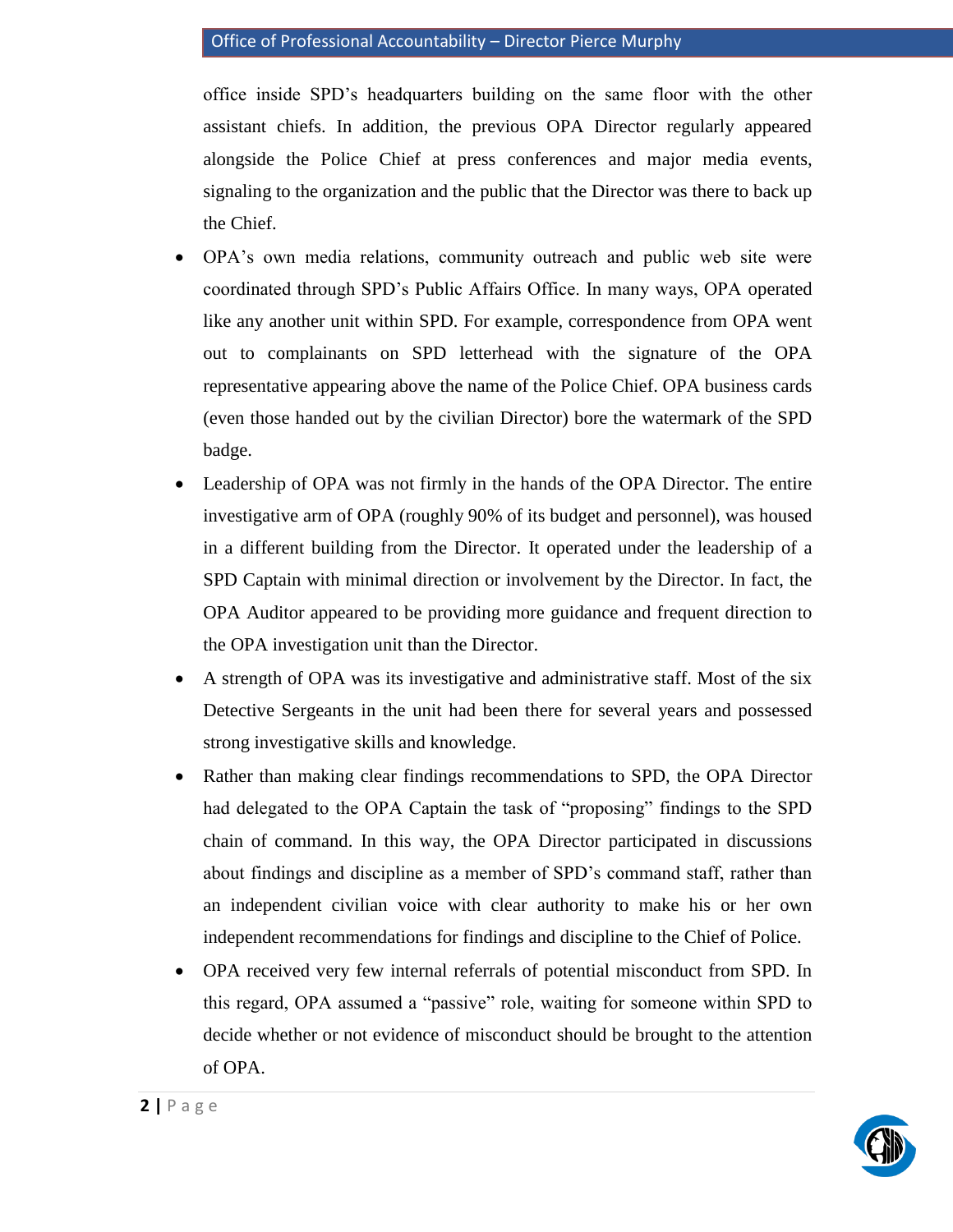- OPA had no written, comprehensive procedures manual. Most things were passed on via word of mouth or by faded photocopies of memoranda written years before.
- The business processes of OPA (Intake, Supervisor Actions, Investigations, Chain of Command Reviews, etc.) were entirely paper-based. Significant hours of administrative staff time, often on overtime, were spent producing multiple photocopies of case files to be sent out to various entities, including the OPA Director, OPA Auditor, chain of command and Seattle Police Officer's Guild (SPOG) representatives.

## <span id="page-6-0"></span>**STRATEGIC INITIATIVES**

Based on this initial assessment of the state of OPA and police accountability in Seattle, I established four strategic initiatives to guide OPA's change efforts over the next several years.

## <span id="page-6-1"></span>**Accessibility**

As the public facing portal for filing complaints about the conduct of SPD employees, OPA will identify and remove barriers that prevent or discourage persons from contacting OPA and proactively work to increase the ease and comfort with which members of the public and SPD employees are able to access OPA and obtain the services they seek.

## <span id="page-6-2"></span>**Independence**

A bedrock principle of police oversight and accountability is the ability of oversight authorities to operate free from interference or undue influence from those they oversee. OPA will assert and defend its independent status within SPD, seeking every opportunity to increase its operational independence and acting with integrity rooted in objective investigations and a devotion to the facts.

## <span id="page-6-3"></span>**Transparency**

Successful police accountability systems are solar powered! They thrive on the sunshine of public transparency. OPA will continuously seek to find better and more effective means to share with the public what OPA is doing and how it is doing it. With a goal of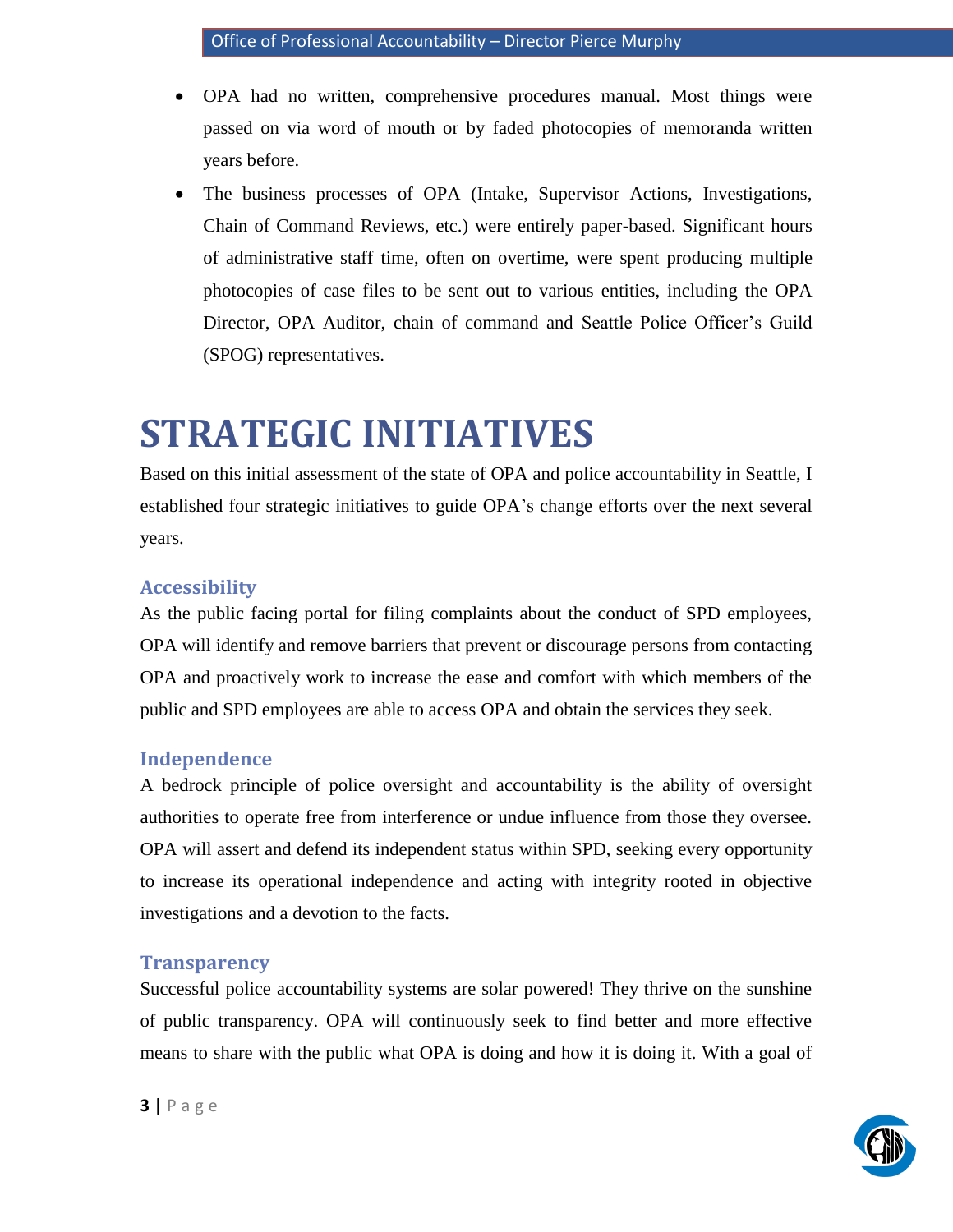operating and reporting with complete transparency, OPA will remove barriers, improve communication and seek opportunities to make information available to the public in a real-time and user-directed fashion.

### <span id="page-7-0"></span>**Trust**

For police accountability to be effective, the public and the police must trust the integrity, thoroughness and objectivity of the oversight agency and its work. OPA will continuously improve the quality, thoroughness, objectivity and timeliness of its intakes, investigations and finding recommendations.

## <span id="page-7-1"></span>**MAJOR ACCOMPLISHMENTS**

## <span id="page-7-2"></span>**Independent Finding Recommendations**

Within 30 days of becoming OPA Director, I made an immediate process change to be more consistent with the authority given the OPA Director in the Seattle Municipal Code with respect to the certification of completed investigations and the recommendation of findings. Under the new process, the OPA Director certifies completed OPA investigations and recommends findings in writing before the SPD chain of command receives the completed investigation and meets to discuss potential discipline. Previously, OPA investigations were not certified by the Director and recommended findings were not communicated until after the Chief of Police had made a final finding determination. This change was a strong signal of OPA independence and transparency.

## <span id="page-7-3"></span>**OPA Manual**

With significant assistance from the OPA Auditor I delivered a draft OPA Manual to the Monitor before the deadline established by court order. I then led a collaborative process together with the CPC, SPD, DOJ and the Monitor to further improve and strengthen the OPA Manual, which was approved by the Court and went into effect on August 1, 2014. The Manual was immediately posted on the OPA web site so the public and SPD employees could know what to expect from OPA. The production and publication of this manual helped create trust in OPA and was another step towards greater transparency. This manual was updated and revised in early 2016 with Court approval.

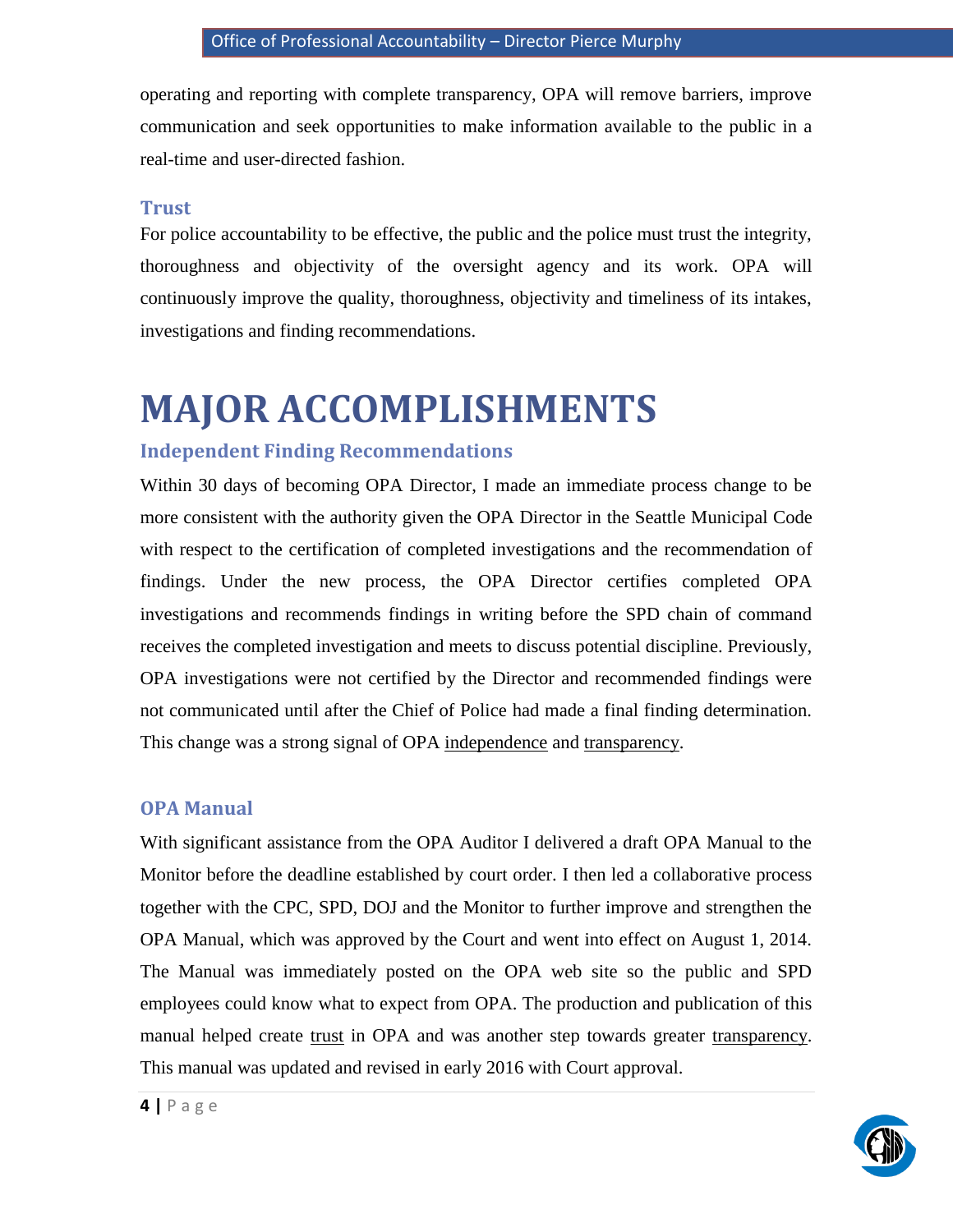### <span id="page-8-0"></span>**Use of Force Investigation and Review**

During the second half of 2013, I contributed to the development of the new use-of-force policy by reviewing and commenting on successive drafts. A key provision of the Settlement Agreement (SA) between the City and the DOJ was to revise SPD's use-offorce policy and improve the investigation and critical self-review of SPD officers' uses of force. During the same period, I began attending all the meetings of the Force Review Board (FRB) that had been established under the SA. Attendance at the FRB was critical to ensure potentially excessive uses of force were promptly referred to OPA for investigation. This practice of the OPA Director regularly attending the FRB continues to the present day. The active involvement of the City's civilian head of police accountability in developing SPD policies and monitoring the review of force incidents is critical to making OPA more accessible for internal referrals and trusted by the public as an independent voice for accountability.

## <span id="page-8-1"></span>**Review of Deadly Force**

With the implementation of SPD's new, court-approved use-of-force policy on January 1, 2014, significant changes were made to the investigation of SPD officers' uses of deadly force and force resulting in death or serious bodily injury (known as "Type III Force" in the new policy). A Force Investigation Team (FIT) was established within SPD to rollout and take immediate charge of investigating all Type III uses of force. As part of the immediate response to an investigation of the use of such force, the new use-of-force policy gave OPA authority to monitor and provide oversight to FIT investigations from their inception. As OPA Director, I receive immediate notification of any such incident and determine OPA's response. As a matter of practice, I respond to all officer-involved shootings and the majority of other FIT call-outs. An OPA commander (Captain or Lieutenant) may go in my place or join me, depending on the nature of the incident. At least one OPA Detective Sergeant also responds to shadow the FIT investigation and sit in on all FIT interviews, including those of the officers who used force. As OPA Director, I play a significant role in monitoring what the FIT investigators are learning so that, if necessary, I can decide to initiate an OPA investigation and, when warranted, refer the

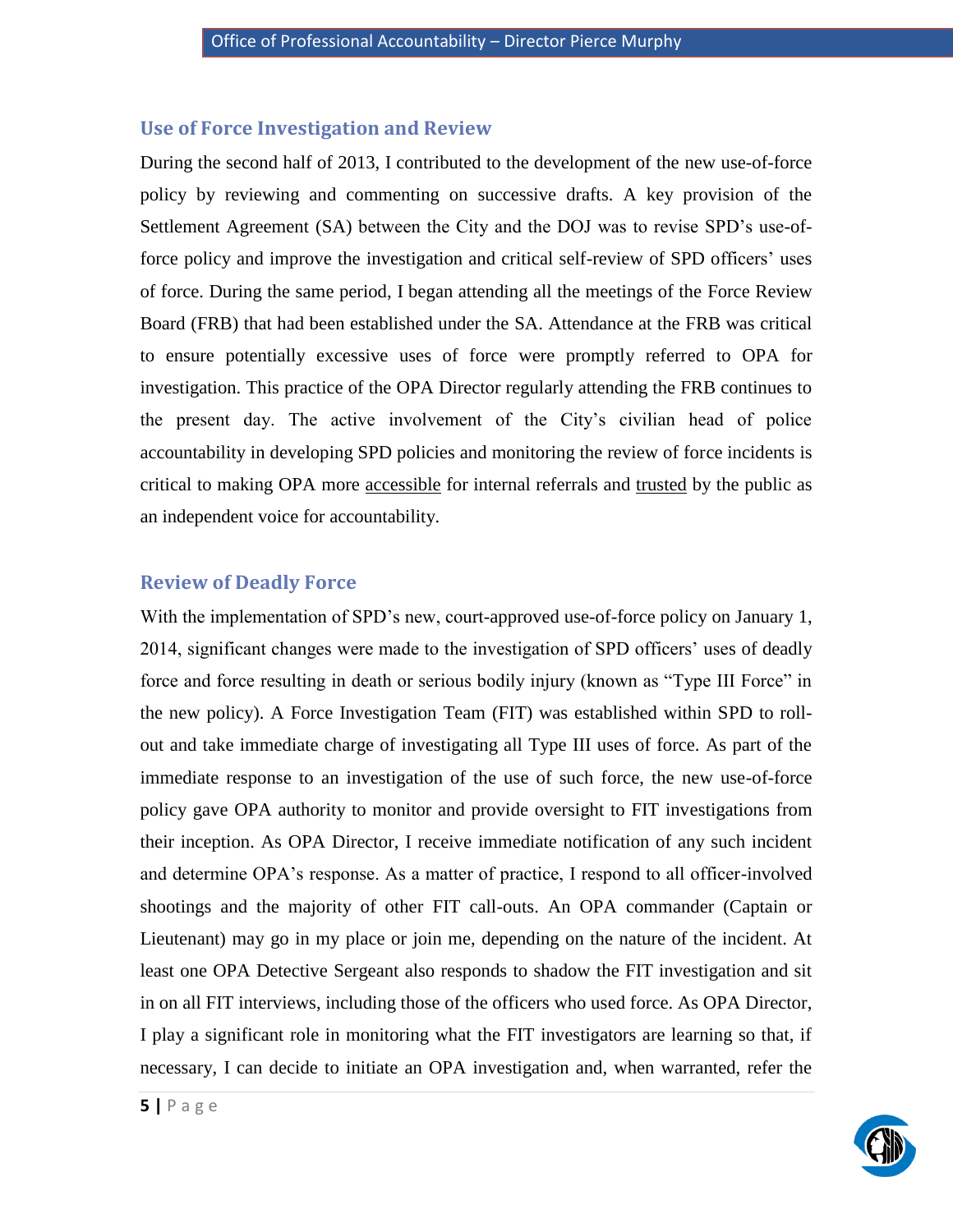#### Office of Professional Accountability – Director Pierce Murphy

matter for a criminal investigation. OPA monitors all FIT investigations as they proceed and reviews them once completed, including as a designated observer when the case is finally reviewed by the FRB. This unique and previously unheard-of role for OPA in the investigation and review of deadly force is a significant example of the independence of OPA and contributes to the trust the public places in SPD's critical self-review of its officers' use of deadly and significant force.

#### <span id="page-9-0"></span>**OPA Location**

OPA is now located in an independent, customer-friendly office building on Third Avenue, a main corridor for public transportation in downtown Seattle. Officers and complainants alike are welcomed to a professional environment that reinforces OPA's independence and signals our dedication to treat all complaints with an objective and evidence-based mindset. All OPA personnel are now located together in our Third Avenue offices, allowing me to provide the leadership and direction necessary in our ever-changing and highly-challenging environment.

#### <span id="page-9-1"></span>**OPA Web Presence**

OPA's website is now independently managed and controlled by OPA with technical assistance and support from the Seattle IT Department. No longer is OPA a sub-page of the SPD website but is now, like SPD, a standalone City website [\(www.seattle.gov/opa\)](http://www.seattle.gov/opa). The OPA website was completely re-built to provide a more accessible experience for users, to increase the transparency with which OPA faces the public and to communicate our independence.

### <span id="page-9-2"></span>**Outreach and Engagement**

Over the past three years, I have met with small and large community groups, church congregations, advocacy groups, social service providers, community leaders, groups of police officers at all ranks, the SPOG leadership and membership, City Council Members and their staff, the Mayor and his staff, neighboring law enforcement officials, researchers and academics at the University of Washington, Seattle University and Seattle Community Colleges and countless numbers of individuals concerned about the

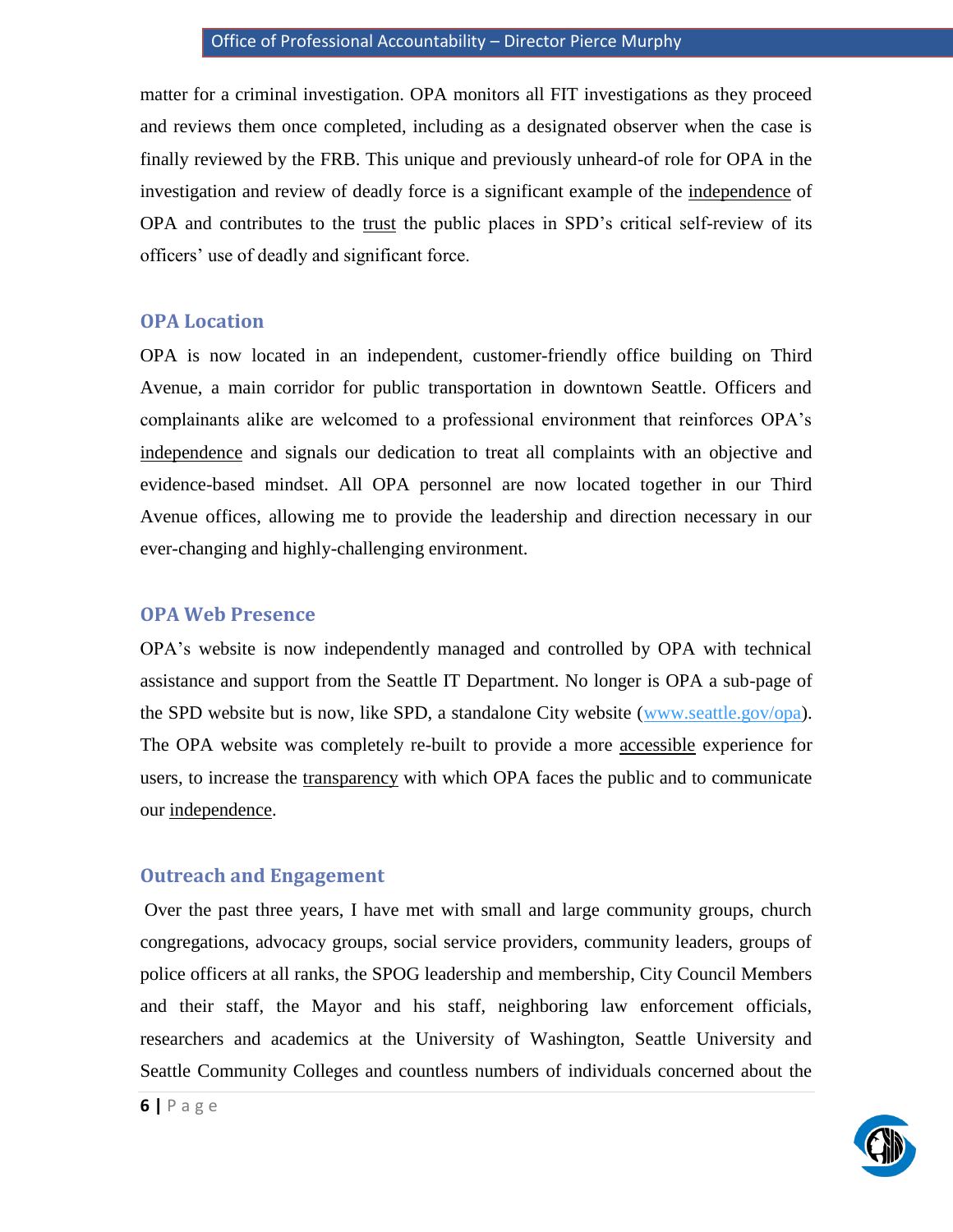quality and accountability of the SPD. All of these efforts have been with the purpose of listening to people's concerns about SPD and OPA, as well as their ideas for how police accountability can be strengthened and improved. Engagement such as this is a key part of how we continue to be accessible, transparent and trusted.

## <span id="page-10-0"></span>**Criminal Justice System Referrals**

I have developed and maintain strong working relationships with the courts, local prosecutors and some members of the criminal defense bar. They play an important role in spotting issues that may need to be addressed and in reporting potential misconduct by SPD officers. These on-going efforts are an important part of OPA strategic efforts to continuously increase our accessibility. At the same time, in concert with the City and King County Prosecutors, I've developed a clear procedure for how OPA will notify them of any information that may bring into question the credibility of a SPD officer or civilian employee likely to be used as a witness for the prosecution. Such reporting is required and failure to do so could jeopardize future prosecutions.

## <span id="page-10-1"></span>**IAPro Database and Case Management**

In late 2013, I was part of a group that evaluated and recommended a new administrative case management system for SPD. As a result, SPD purchased the IAPro Professional Standards System and its companion frontline documentation system, BlueTeam. OPA was the first to go "live" with IAPro in April of 2014 and by the end of that year had completed the transformation from a paper-based to a paperless office. Implementation of IAPro necessitated significant changes to OPA's business processes which greatly improved our efficiency and timeliness. SPD soon rolled out the BlueTeam system which enabled OPA to transfer completed case files electronically to the SPD chain of command and to receive internal referrals electronically, further improving our efficiency and timeliness. Finally, IAPro has enabled us to have increased confidence in the data we report to various internal parties and to the public, thus increasing our transparency.

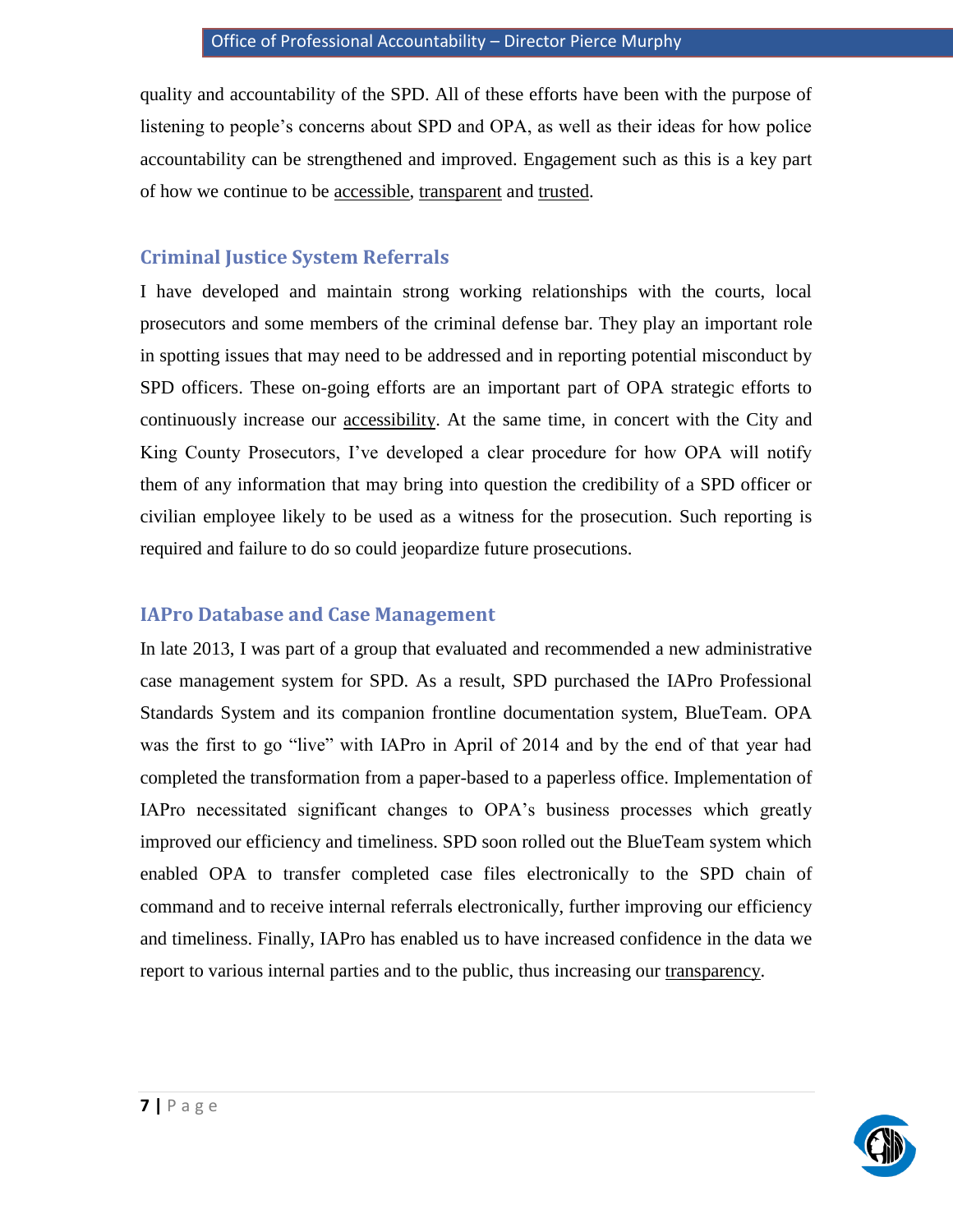## <span id="page-11-0"></span>**Closed Case Summaries**

Beginning in January of 2015, OPA now posts on its website a summary report of every completed OPA investigation. These reports explain to the public what was alleged, how OPA investigated the allegations, what we found and the final outcome, including any discipline. These reports are posted as each case is closed so the public is informed of the outcome of OPA investigations in "real time". This has been a significant increase to our transparency and promotes public trust in the work of OPA.

## <span id="page-11-1"></span>**Complaint Tracker**

One of the frequent complaints I heard from both SPD employees and members of the public was that OPA was a "black hole" into which complaints disappeared, never to be seen again. I took this feedback very seriously since it directly impacted trust in OPA. In responding to this negative perception of OPA, two complementary approaches were used. I directed OPA investigators to keep in regular touch with both named employees and complainants throughout the course of their investigations. This expectation was formalized into a requirement when the OPA Manual was approved by the Court. Our other initiative to improve communication with our constituents was something I called the "Amazon" approach. When I order something on-line, I appreciate those vendors, like Amazon, who provide an easy and reliable way to track the progress of my order and the status of its delivery to my doorstep. Wouldn't it be nice, I thought, if those who have an interest in an open OPA investigation had an accessible and trusted way to check on the status of that case? As a result, the OPA "Complaint Tracker" was created. Now, anyone can go to the OPA website at any time and find out the status of a case by entering the case number into the on-line tracker.

## <span id="page-11-2"></span>**SPD Culture of Accountability**

Responding to a request from Federal District Court Judge James L. Robart who has jurisdiction over the SA between the City and the DOJ, I filed a Memorandum with the Court on October 16, 2015, providing insight and guidance regarding police accountability. In my filing, I made the following point regarding the importance of creating a culture of accountability in SPD: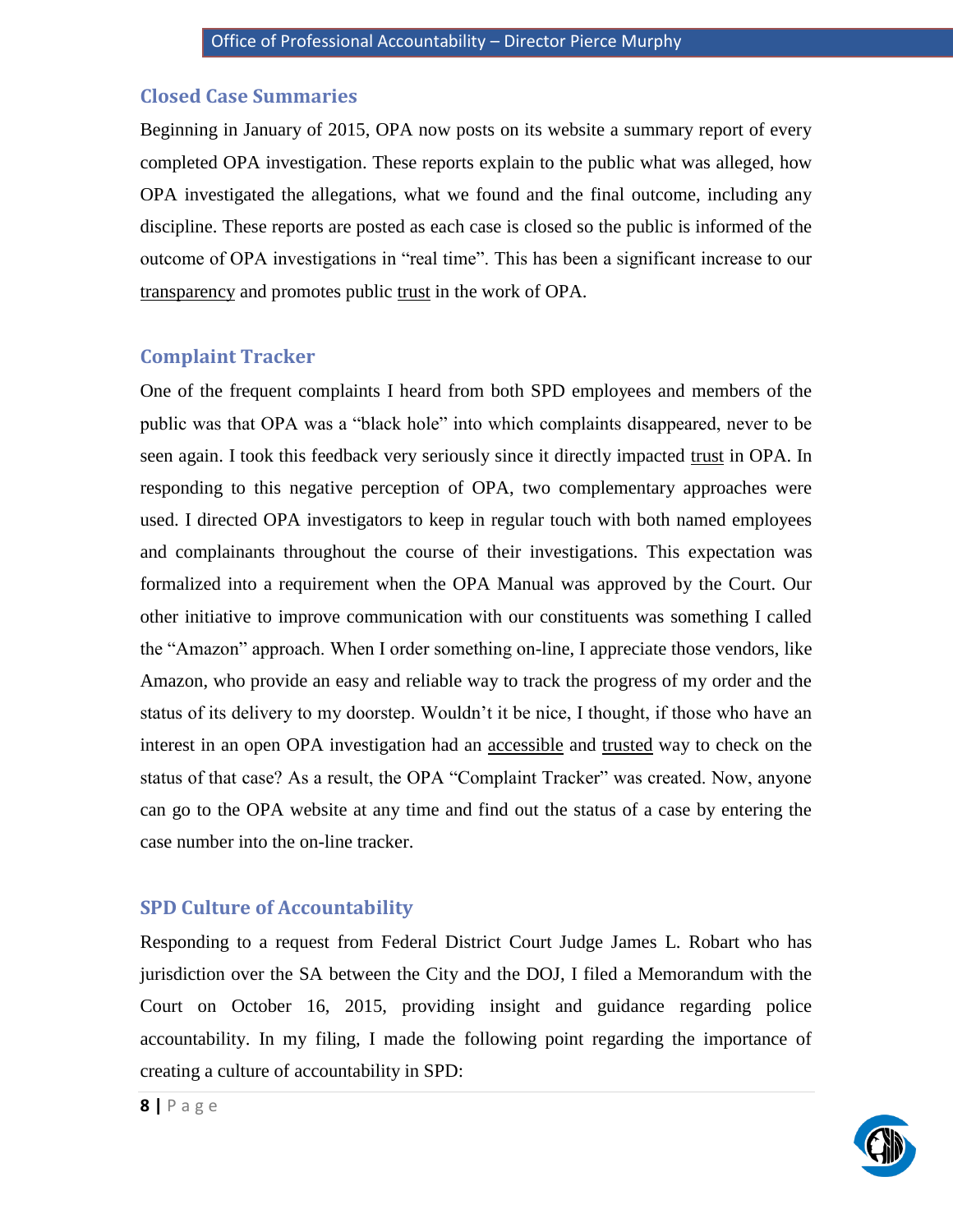"A core principle of effective organizational management is the proper delegation of authority and responsibility. Highly effective organizations provide their first level supervisors with sufficient authority, training and resources to hold employees accountable to deliver quality products and services in a manner consistent with the organization's mission and values. Police departments are no exception. To deliver constitutional and bias-free policing services, the best police departments depend on their front-line supervisors, typically sergeants, to lead, train, direct, counsel and motivate the officers in their charge. A well-trained sergeant is at the heart of police accountability. A police department's accountability processes must be oriented to support and empower the front-line supervisor to effectively perform his or her accountability role."

To this end, I have been a vocal proponent of policy and training to enable supervisors to investigate a much broader list of policy violations than is currently allowed. I have helped SPD draft these policies and prepare training for supervisors. The necessary policy changes have been approved by the Court and are awaiting implementation by SPD.

At the same time, OPA has a vital role to play in completing thorough and objective investigations that give the Chief of Police the means to hold officers accountable when they fail to follow policy or engage in serious misconduct. This is an obligation from which I will not flinch or otherwise compromise. I make recommendations for findings based on the evidence and facts of the case, not what will please a complainant or make OPA popular. The public, the Chief and the officers must all be able to trust that, as OPA Director, I have no agenda and remain committed to follow the facts supported by evidence.

## <span id="page-12-0"></span>**Management Action Recommendations**

With the implementation of the OPA Manual in August of 2014, I gained the ability to effectively address situations in which legitimate complainant concerns regarding the actions of SPD officers were not the fault of one or more individual officers, but the

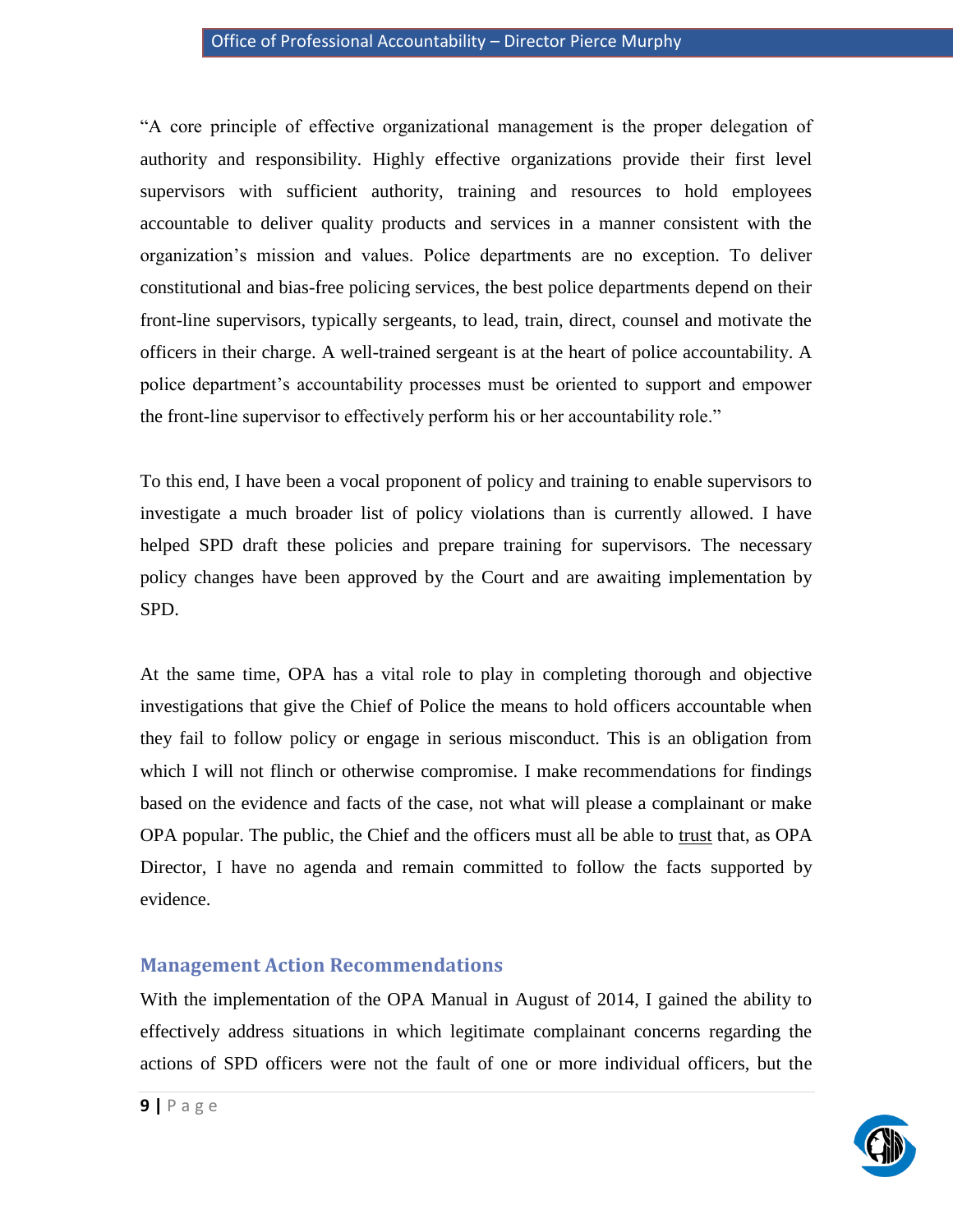### Office of Professional Accountability – Director Pierce Murphy

result of a failure on the part of SPD to provide adequate policy guidance, training or supervision. Instead of holding an individual officer accountable for something he or she did because it was either unclear in policy, improperly or inadequately addressed in training, or condoned by a supervisor, I now have the option of sending a Management Action Recommendation to the Chief indicating what needs to be done to correct the problem and prevent it for reoccurring in the future. These recommendations are made in writing and posted on the OPA website, along with responses from the Chief, to promote transparency and assure accountability.

### <span id="page-13-0"></span>**Monitor's Assessment of OPA**

In the summer of 2015, the Monitor conducted an objective assessment of a random sample of completed OPA investigations. The assessment of these cases was conducted by recognized national experts in the field and OPA's performance was measured against the requirements of the Court-approved OPA Manual and recognized best standards in conducting police misconduct investigations. As a result of the assessment, the Monitor gave OPA high marks for its intake and classification process, its internal and external transparency and its "back-end" review and analysis of completed investigations. While finding the investigations themselves to be "generally satisfactory or better," the Monitor suggested three areas in which OPA could make "targeted changes" to its operations. They are: (1) the quality and consistency of interviews; (2) the timeliness of the interviews; and (3) those investigations that raise potential criminal or terminable offenses. OPA immediately began working on strengthening itself in all three areas and will continue to focus improvements there in the months and years ahead.

## <span id="page-13-1"></span>**Strengthening Police Accountability and Civilian Oversight**

A significant portion of my time as OPA Director has been taken up with the important work of planning for the future of police accountability and civilian oversight in Seattle. I have chiefly collaborated with the CPC in this endeavor, but also with the Mayor's Office, the OPA Auditor, DOJ, the Monitor and, most recently, the City Attorney. Getting accountability and oversight of the SPD "right" at this stage of the City's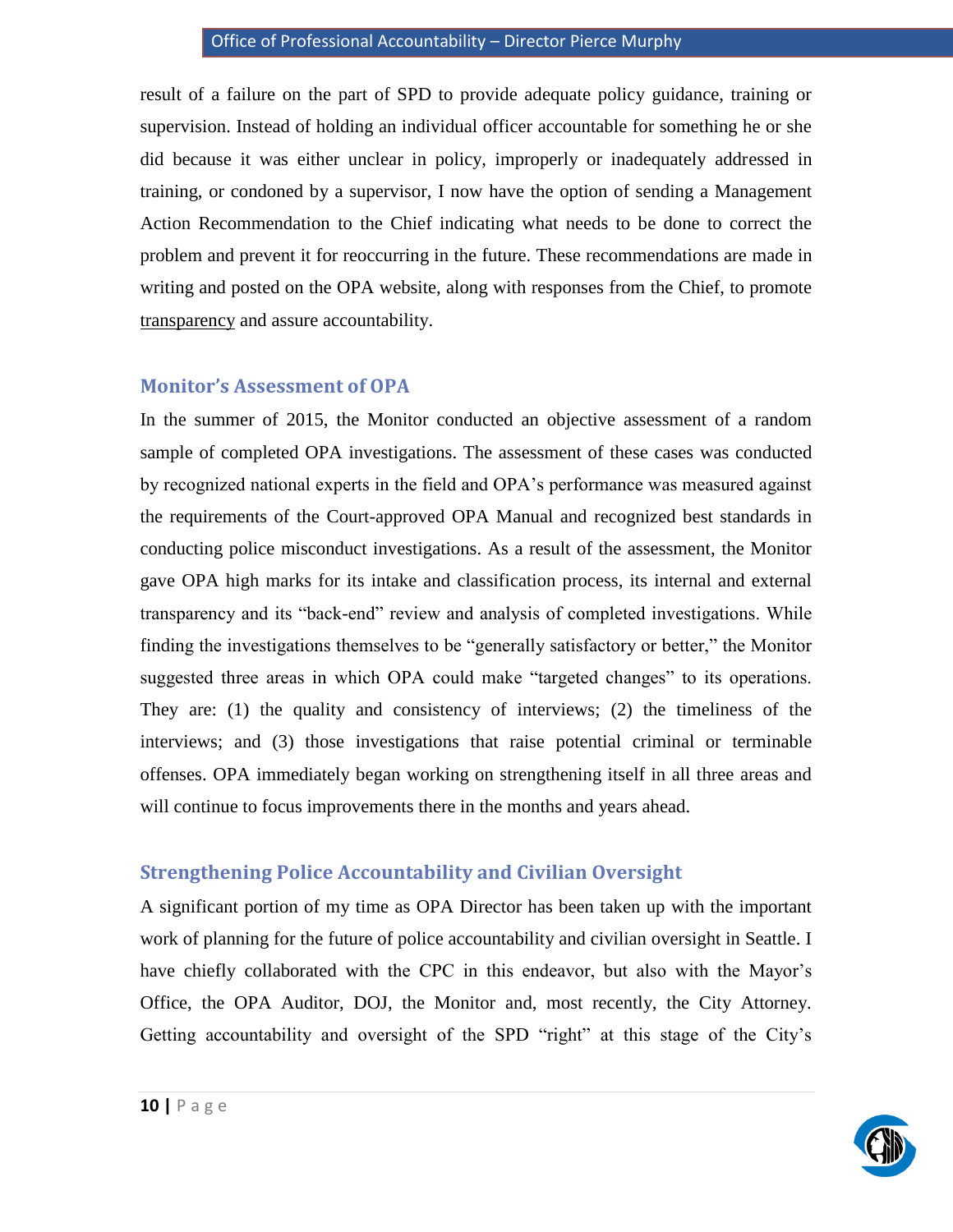compliance with the terms of the SA is extremely important, as I expressed to the Court in my October  $16<sup>th</sup>$  filing:

"Adequate structures, policies and processes of accountability, review and oversight must be fully implemented and operating effectively before the Court's oversight of SPD concludes. To do otherwise would be to risk the loss of the many improvements made since the Court gained jurisdiction and to forfeit the possibility of a virtuous cycle of continuous improvement in the years beyond the Settlement Agreement."

## <span id="page-14-0"></span>**KEY CHALLENGES**

## <span id="page-14-1"></span>**Capacity and Workload**

The last two calendar years have seen a significant rise in the number of complaints being made to OPA. Some of this can be attributed to a dramatic increase in the number of allegations of potential misconduct referred to OPA from within SPD. Complaints classified for either a full OPA investigation or resolution by the officer's supervisor rose 20% in 2014 and 45% in 2015. Caseloads for OPA investigators, as a consequence, have also dramatically increased and OPA investigators handle a higher number of cases than do their peers in similar police departments. Each year I have asked for increased budget for additional investigators, supervisors and support staff. The City and SPD have responded favorably to these requests, increasing OPA investigative staff from six to eight Detective Sergeants and adding a Lieutenant to provide supervision and review. Support staff, however, has not yet been increased. The result of this dramatic increase in cases, even with the additional resources provided, has primarily been threefold: (1) investigations which after classification and preliminary investigation do not appear likely result in sustained findings are deprioritized in favor of those that do, causing the deprioritized investigations to remain active past the target of 180 days; (2) OPA supervisors (Lieutenants) have to weigh the goal of interviewing all potential witnesses in any given case against the absolute necessity that SPD serve notice of proposed discipline within 180 days of when OPA or a sworn SPD supervisor received the complaint; and (3)

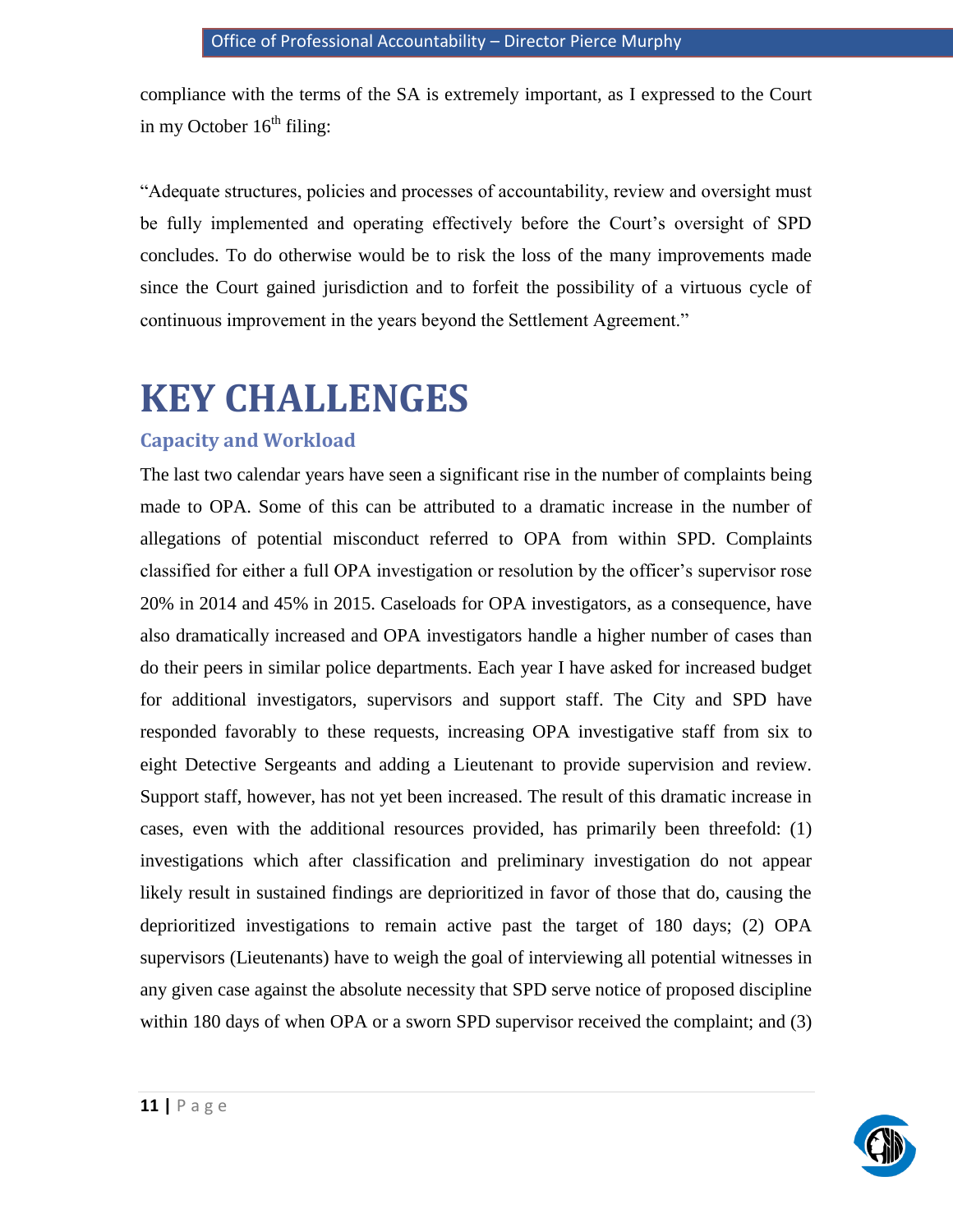significant strains have been placed on the non-investigative support and executive staff of OPA to keep up with needed administrative support and case review.

#### <span id="page-15-0"></span>**Staffing Constraints**

Since the inception of OPA, all intake, investigative, supervisory and management functions, apart from that of the OPA Director and Deputy Director, have been performed by sworn SPD officers of various ranks. As indicated below, this reality presents some unique challenges for OPA:

## **SPD officers are either involuntarily assigned by SPD to serve in OPA or they volunteer for a transfer to OPA when an opening occurs.**

In 2013, when I began as OPA Director, the OPA Director had little say in the movement of SPD personnel into and out of OPA. In my first twelve months, I faced the unexpected transfer of the OPA Captain and was presented with a list of only four of the over 20 Captains employed in SPD from which to select his replacement. During this same period, three different Lieutenants served in OPA. This continuous change in managers created significant problems for OPA in the consistency, quality and timeliness of its intakes and investigations. Fortunately, since the appointment of Kathleen O'Toole as Chief, the situation has stabilized. Chief O'Toole and I share the goal of staffing OPA with the "best and the brightest" from SPD and she has been exceedingly helpful in this regard.

#### **Even though SPD is transferring talented, hard-working officers to work in OPA, very few of them have investigative training or experience beyond that available to Patrol officers who conduct initial stage criminal investigations.**

Even those who have detective experience do not arrive in OPA with the specialized job skills of a highly-skilled police misconduct investigator. Sergeants typically spend two to three years assigned to OPA before being transferred to the next assignment. During a sergeant's first 12 months in OPA, a tremendous amount of time is spent in orientation and on-the-job training. This on-going turnover and training of OPA investigators presents us with a real challenge, especially given the substantial increase in complaint volume and the expectation we will continuously improve the quality, timeliness and objectivity of our

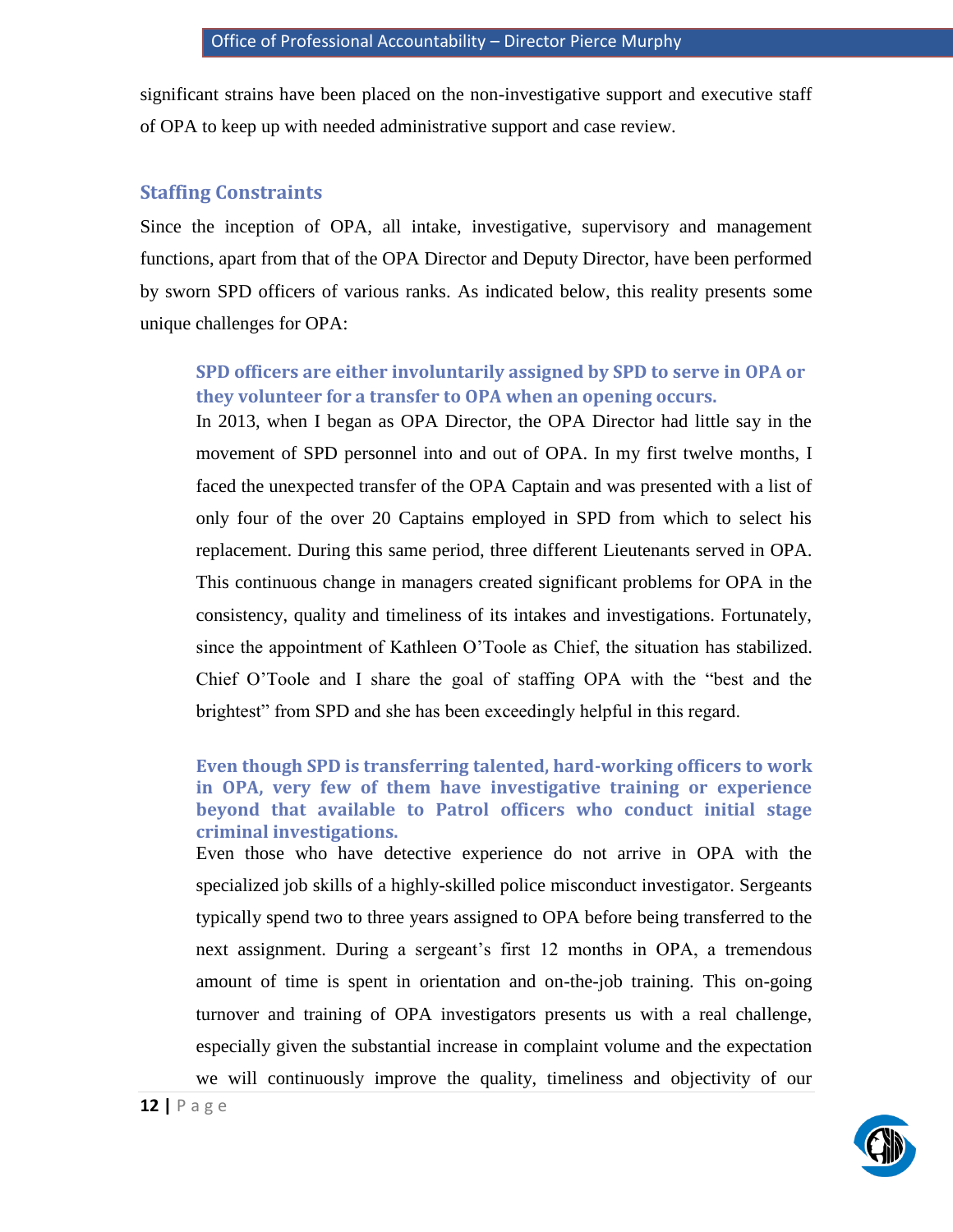investigations. Ideally, OPA would be staffed with investigators for whom conducting police accountability investigations is their profession and who plan make their career in OPA.

#### **Although OPA is led by a civilian Director specifically selected to bring a "civilian" perspective to the investigation of alleged police misconduct, the intake, investigation and supervision of every complaint is conducted by SPD officers and sworn supervisors.**

As a result, members of the public who file OPA complaints interact with and are interviewed by police sergeants assigned to OPA. For some complainants this is not a problem. Others, however, express surprise or dismay at finding police sergeants investigating the complaint they filed with the civilian police accountability office. Some complainants have objected to having their complaint investigated by a police officer. The collective bargaining agreement with SPOG prevents OPA from using civilian investigators. Not only does this create problems with public trust in OPA, it can impact the actual or perceived objectivity of OPA investigations due to the pressure placed on sworn OPA investigators as they investigate alleged misconduct of individuals they may have worked alongside in the past and very well may do so in the future.

## <span id="page-16-0"></span>**Limitations of Allegation-Focused Investigations**

By virtue of its empowering legislation in the Seattle Municipal Code and the Courtapproved OPA Manual, OPA's mission is to investigate specific allegations of misconduct (violations of policy or law) made against SPD employees. OPA accomplishes this mission by producing objective, thorough investigations for decisionmakers to use in determining appropriate disciplinary responses on a case-by-case basis. As the Monitor pointed out in his recent assessment of OPA investigations, OPA lacks the authority and capacity to provide ongoing, systematic evaluations or assessments of the performance of SPD and its officers. For example, when OPA investigated an allegation that officers assigned to the Education and Training Section of SPD were abusing their positions to take advantage of the overtime system for their own financial benefit, OPA quickly found that the situation called for a broader examination of SPD's overtime system, something OPA had neither the skillset nor the capacity to accomplish.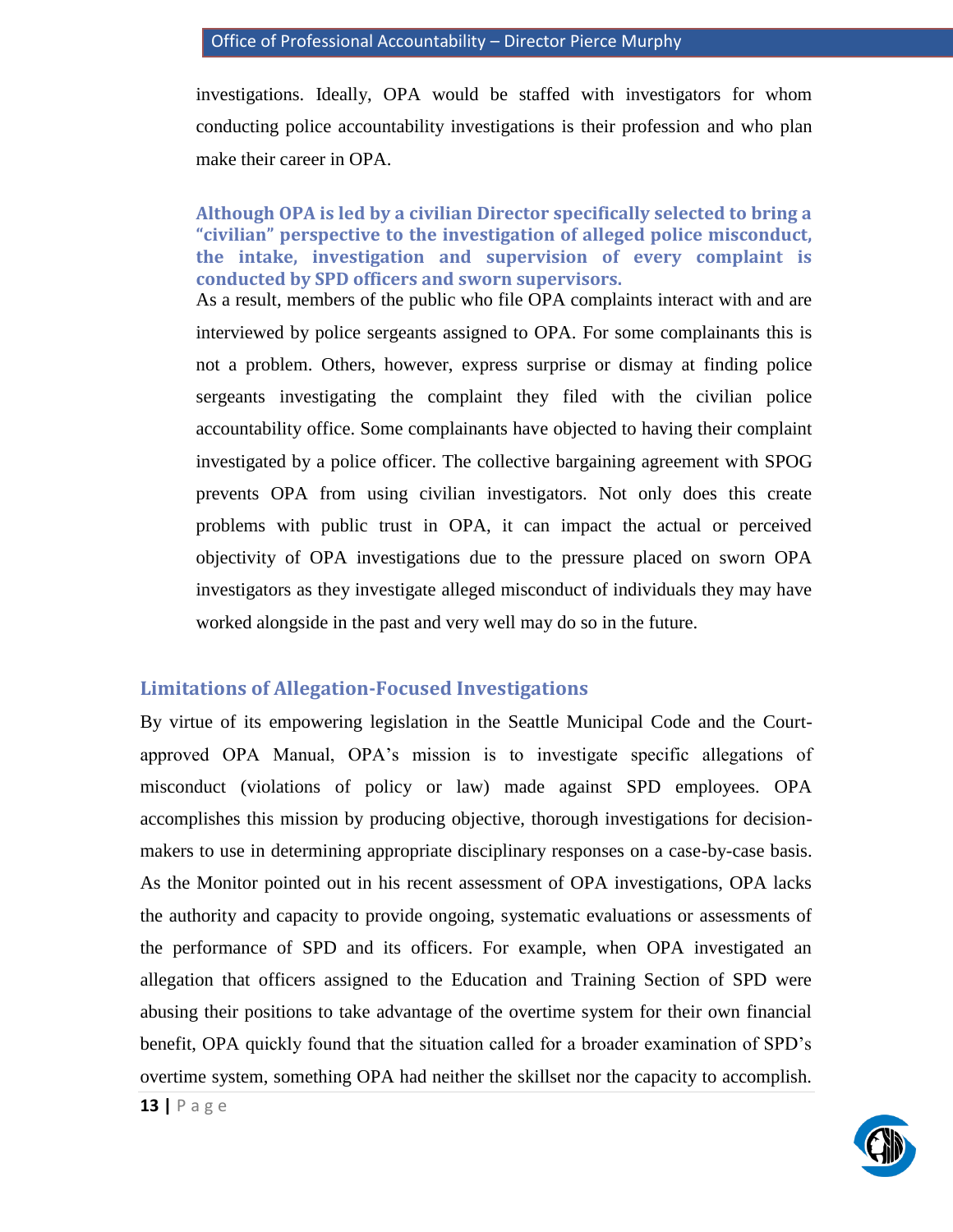### Office of Professional Accountability – Director Pierce Murphy

As a result, we recommended that SPD ask the City Auditor to conduct a performance audit of the use of overtime in the Education and Training Section, something to which Chief O'Toole readily agreed and extended to cover the entire Department. The resulting audit findings will, when fully implemented by SPD, greatly improve the use and control of overtime. Nonetheless, OPA received some criticism that its investigation did not hold top-level managers accountable for the problems and instead "passed the buck" to the City Auditor. Criticism such as this, while perhaps understandable, fails to take into account the fact that OPA cannot be expected to produce results it is not empowered to create.

### <span id="page-17-0"></span>**Investigation of Crowd Management Events**

Seattle has had its share of protests and demonstrations over the years. The use of force by SPD in response to mass demonstrations and protests has been a source of media and public attention ever since the events surrounding the 1999 World Trade Organization Ministerial Conference in Seattle. However, OPA (which was created in 2000) has not played a significant role over the years in investigating how SPD responds to such events, other than to investigate specific allegations of misconduct brought forward by members of the public. Given OPA's mission to conduct investigations into allegations of misconduct, OPA has not historically undertaken to investigate the planning, training, tactics and command of these events by SPD.

Beginning in the fall of 2014 protests took place in Seattle and throughout the country in response to the St. Louis County (MO) Prosecutor's decision not to press charges in the police shooting death of Michael Brown in Ferguson, Missouri, as well as in response to other police-related deaths in Cleveland, Baltimore and New York. OPA took note of the difficulty documenting, investigating and reviewing SPD officers' uses of force during these protests and demonstrations. A key element of the reforms under the SA between the City and the DOJ was the strengthening of SPD's ability to investigate the use of force by its own officers and apply lessons learned from a rigorous process of critical self-review. As OPA Director, I sat in the meetings of the FRB, which has been given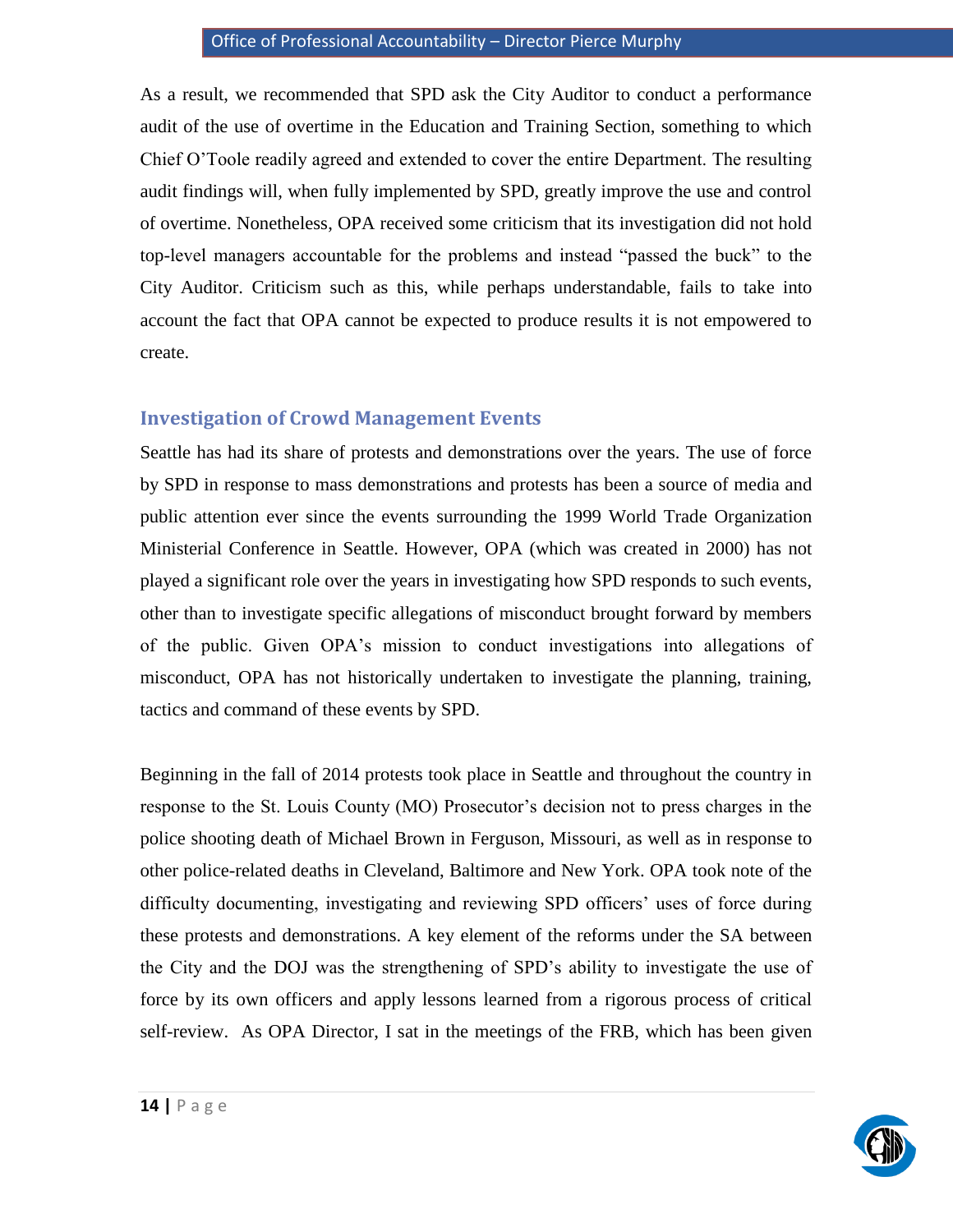responsibility for analyzing higher level uses of force. In that observer role, I had the opportunity to see the nature and quality of SPD's force investigation and review process.

Following May Day 2015, individuals and groups in the community, including members of the CPC, began raising questions about SPD's planning, training, tactics and command of protests and demonstrations. At the same time, OPA received more complaints about the use of force during May Day 2015 than in the past. As I spoke with some of those complainants, I realized they expected the OPA investigation to address the planning, training, tactics and command of the police response on May Day. As important as these questions are to police accountability, OPA is not empowered or enabled to directly address them. While some people may have been disappointed in the outcome of OPA's investigation into the specific allegations of excessive force during May Day 2015, the investigation did result in five specific policy, tactics, training and planning recommendations in the form of a Management Action Recommendation letter to the Chief.

When I reviewed the completed OPA investigation into specific allegations of excessive force during May Day 2015, I found it was not as focused and in-depth as it could have been. As a result, I gave specific feedback to my management team for the improvement of future investigations. Notwithstanding my own responsibility to provide overall direction and leadership to all OPA investigations, the shortcomings of this investigation pointed out the inherent limitations of OPA when it comes to investigating such largescale events. These limitations include: (1) difficulty identifying individual SPD officers; (2) waiting months for SPD to complete its process of documenting and investigating the use of force during these events in order to get access to the vast amount of video evidence, officers' statements, and other evidence and documentation; (3) pressure to complete the OPA investigation, including reviewing hours of video and stacks of statements and reports, in the time remaining (OPA must complete its investigation and all reviews and recommendations within 180 days of when the complaint was made); (4) having no spare capacity from which to draw for such an investigation since each OPA investigator carries between 20 and 25 active cases; and (5) lacking the expertise itself or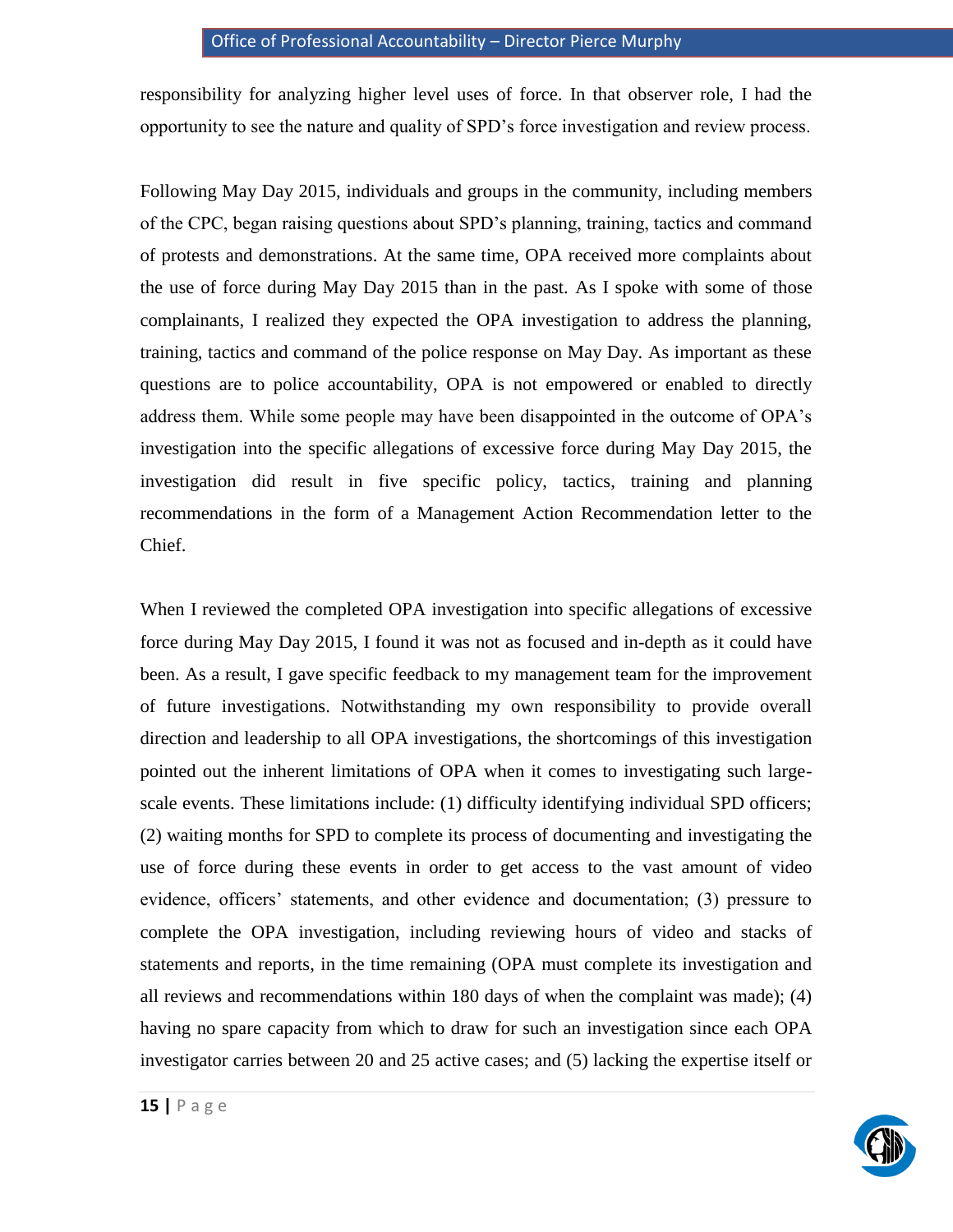the budget to hire an expert to make sense out of the hours of video from SPD, news media and private parties. If the City wants to have thorough and credible OPA investigations of SPD actions during protests and mass demonstrations, additional resources and authority will need to be forthcoming. In the meantime, OPA will do its best with the tools at its disposal. I am committed to applying the lessons learned from our investigation of May Day 2015 and providing close supervision of similar investigations in the future.

### <span id="page-19-0"></span>**Timeliness**

The Reverend Martin Luther King, Jr. in his *Letter from a Birmingham Jail* states, "justice too long delayed is justice denied." This timeless maxim is also true when applied to the work of police accountability. All parties expect and deserve timely action on complaints about police misconduct. The complainant, perceiving herself or himself unjustly treated, rightly expects swift and just action be taken. So, too, the officer named in the complaint understandably expects a timely resolution to a matter which hangs over his or her head like the sword of Damocles. The Chief of Police, having responsibility for motivating, training and, when necessary, disciplining police officers, expects to receive the results of misconduct investigations in a timely manner. As OPA Director, I take seriously my responsibility to continuously improve the timeliness of OPA investigations. We have been greatly challenged in the past three years by a rate of increase in complaints filed with OPA that has outpaced our ability to increase the resources we have to address them. While OPA has not missed any deadlines for completing its work in cases that resulted in discipline, we have had to prioritize our work such that some non-disciplinary cases have taken far too long to complete. In 2015, OPA was able to complete all investigations within 180 days of when OPA received the complaint. We will continue our efforts at process improvement, continuously striving to streamline our processes and work more efficiently. This is a priority for OPA.

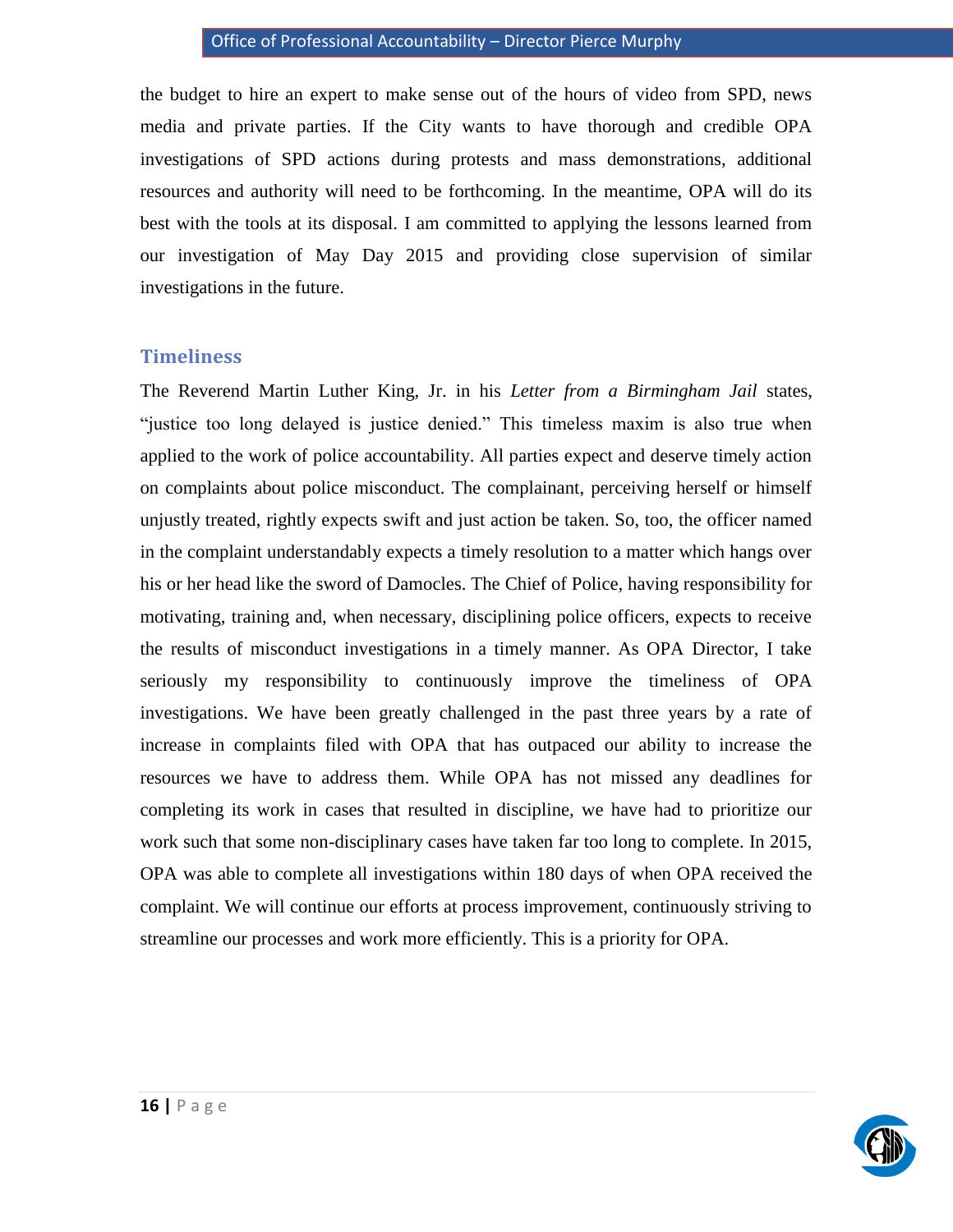## <span id="page-20-0"></span>**NEXT STEPS**

## <span id="page-20-1"></span>**Frontline Misconduct Investigations**

On March 16, 2016, the Court approved revisions to SPD Policy Manual §5.002 Responsibilities of Employees Concerning Alleged Policy Violations. The Court also gave its approval to the addition of a new policy, §5.003 Front Line Investigations. Taken together, these revised and new policies reinforce OPA's authority over all complaints and allegations of misconduct made against SPD employees while allowing for the delegation of authority to SPD supervisors to investigate and resolve a wider range of minor alleged policy violations. Successful implementation of these policies will play a key role in accomplishing a critical element of reform, the creation of a culture of accountability within SPD in which sergeants and the chain of command have primary responsibility for holding their employees accountable. These policies must be carefully and thoughtfully implemented if supervisors throughout SPD are to have the greatest opportunity for success. A clear communication plan, usable guides and tools, and effective training must be developed and implemented. OPA is already working with the appropriate resources in SPD to support the implementation of this critical element of the reform of SPD. I anticipate this important work will consume considerable OPA management time and attention in the coming months.

## <span id="page-20-2"></span>**Continued Strengthening of OPA Investigations**

The Monitor's assessment of OPA investigations provided OPA with a list of action items to improve the quality of its investigations. Along with suggestions from the OPA Auditor, my management team and I are using these action items from the Monitor's assessment to improve the objectivity, thoroughness and timeliness of our investigations.

## <span id="page-20-3"></span>**Internal and External Collaboration**

While OPA has spent considerable time in the past three years collaborating with the SPD, OPA Auditor, CPC, Monitoring Team, DOJ and others on developing policies, accountability reform recommendations, training and other reform-related projects, now is the time to renew and re-invigorate our commitment to collaboration. This will be a